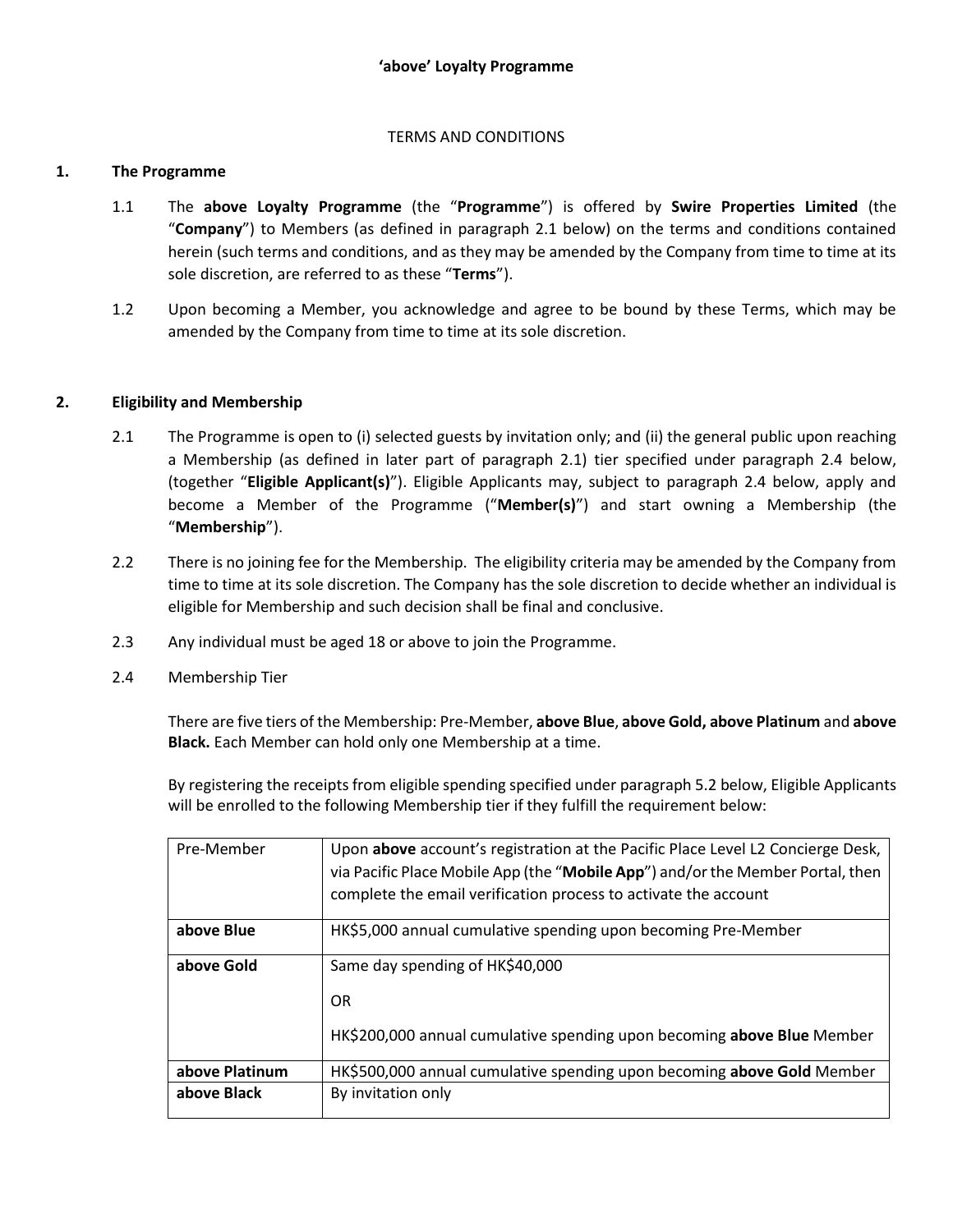- 2.5 During the application process, Eligible Applicants may be required to submit identification documents and other documents as specified by the Company for registration and verification purposes. Failure to do so may result in a delay in the processing or a rejection of the application.
- 2.6 Upon successful information verification and registration, a welcome email and an account activation email will be sent to you as a Member confirmation. You will need to download the Mobile App, and/or log-in the Member Portal to access your digital Membership card and review your Membership information, including but not limited to your Points(as defined under the paragraph 4.3) and tier updates, transaction and redemption activities, messages from the Pacific Place Mall and the Programme etc..
- 2.7 On earning/accumulating Points for the Membership, please refer to Section 4 and Section 5 of these Terms. The Company shall be entitled to deem that the user of the Mobile App and/or the Member Portal has the authority to act for the Member in all matters (directly or indirectly) relating to the Programme.
- 2.8 If, in the Company's sole opinion, a Member abuses any of the Programme privileges, fails to comply with any of these Terms or makes any misrepresentation to the Company, the Company shall be entitled to terminate the Member's Membership and/or revoke all the Points that have been earned/accumulated by the Member.
- 2.9 Members should provide up-to-date contact details, including current email and phone number to ensure that all Programme communications are being sent to the proper address. Members should notify the Company immediately of any change in such contact details. The Company shall not be liable for any potential or actual loss, claims or damages in any form incurred by the Member arising directly or indirectly from the lack of accurate and up-to-date contact details.
- 2.10 The Programme is available for shoppers only, and not for the benefit of any staff of any Participating Merchantsin which the Members' spending in the Merchant shall be eligible in earning Points as specified under paragraph 5.1 ("**Participating Merchants**"). Participating Merchants' staff are not allowed to participate in the Programme. Should any Participating Merchants' staff present receipts in an attempt to apply for a Membership, or any benefits or entitlements of Programme, we will request the Participating Merchants' Shop Managers or Participating Merchants' Marketing Head or Human Resources personnel or equivalent for verification. Once a Member is verified as a staff of any Participating Merchant, the Member will be deemed to have abused the Programme Terms and being subject to the policy specified as under paragraph 2.8.

#### **3. Membership validity, upgrade, and renewal**

- 3.1 There are 4 fixed end dates of Membership tier period every calendar year: 31 March, 30 June, 30 September and 31 December. For membership's upgrade, downgrade, and renewal, please refer to later parts as specified in this session.
	- For the newly upgraded tier Membership which is in a tier higher than the previous Membership tier, the Membership tier period is valid for the quarter of commencement of your upgraded Membership plus a full 4-calendar-quarter period starting from the quarter END of commencement, i.e., if the date of being upgraded to a higher tier is on 1 October 2021, the current Membership tier will be expired on 31 December 2022.
	- For renewed tier Membership in the same tier as the previous tier, and/or downgrade to a tier lower than the previous Membership tier, the Membership tier period is valid for a maximum of 4-calendar-quarter period starting from the quarter BEGINNING of commencement of your renewed/downgraded Membership, i.e., if the date of renewal as/downgrade from the previous tier is on 1 October 2021, the current Membership tier will be expired on 30 September 2022.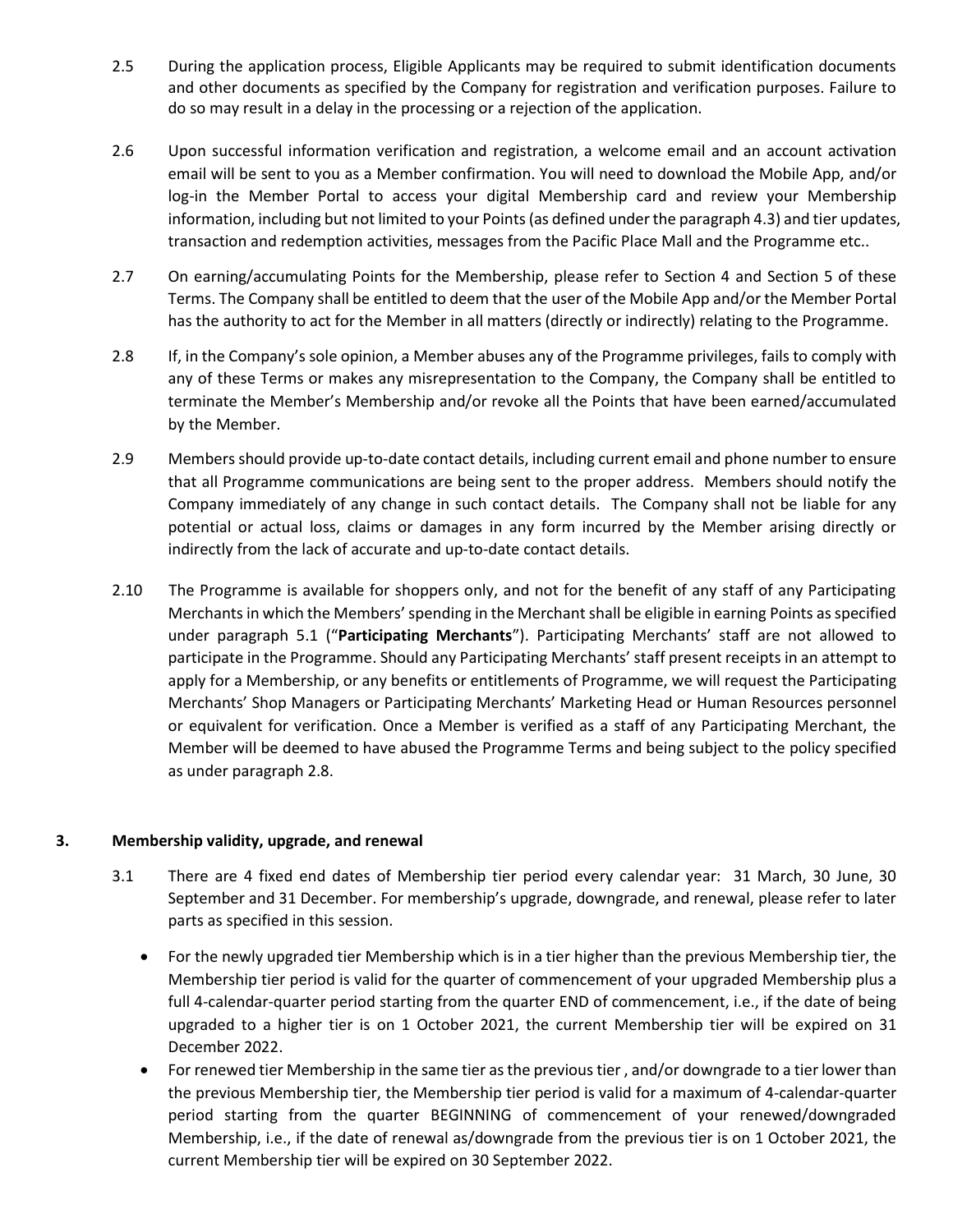- 3.2 **above Blue** Members will be upgraded to **above Gold** when the Members have accumulated HK\$200,000 annual cumulative spending, which is equal to 200,000 Membership Tier Points (defined as in paragraph 4.1 below), within a Membership tier period as being an **above Blue** Member.
- 3.3 Pre-Members and **above Blue** Members could also be upgrade to **above Gold** when the Members have spent HK\$40,000 within 1 single calendar day. **above Blue** Members will be upgraded to **above Gold** by either meeting the criteria as specified under paragraph 3.2 or 3.3, accordingly to whichever criteria is first met according to the Programme's internal record.
- 3.4 **above Gold** Members will be upgraded to **above Platinum** when the Members have accumulated HK\$500,000 annual cumulative spending, which is equal to 500,000 Membership Tier Points, within a Membership tier period as being an **above Gold** Member.
- 3.5 In case of any movement of tiers during the Membership tier period, the new Membership tier period will become effective with the Membership validity updated according to the nature of the tier movement as illustrated in the example specified under paragraph 3.1.
- 3.6 The renewal of Membership for different Membership tiers will be determined by the required Membership Tier Points accumulated within the current Membership tier period.

| Pre-Member     | No renewal requirement.                                                          |
|----------------|----------------------------------------------------------------------------------|
| above Blue     | HK\$5,000 annual cumulative spending (which equals 5,000 Membership Tier Points) |
|                | before the end of the current above Blue Membership tier period.                 |
| above Gold     | HK\$200,000 annual cumulative spending (which equals 200,000 Membership Tier     |
|                | Points) before the end of the current above Gold Membership tier period.         |
| above Platinum | HK\$500,000 annual cumulative spending (which equals 500,000 Membership Tier     |
|                | Points) before the end of the current above Platinum Membership tier period.     |
| above Black    | Renewal of Membership will be decided by the Company at its sole discretion.     |

3.7 Please contact Pacific Place **above** Team at 2844 8988 or email to [above@pacificplace.com.hk,](mailto:above@pacificplace.com.hk) or visit the Pacific Place Level L2 Concierge Desk for any renewal and upgrade details.

#### **4. Membership Tier Points and Redemption Points**

4.1 Membership Tier Point ("**Membership Tier Point(s)**"), which is equivalent to the annual cumulative spending by the end of the current Membership tier period.

It refers to the points eligible for Membership upgrade or renewal defined in section 3. Membership Tier Points are calculated by spending after enrolling to a Membership tier, i.e. spending accumulated to achieve your most recent tier status is excluded. Furthermore:

- The validity of Membership Tier Point is according to as defined in section 3.1, which is always in sync with the Member's current Membership tier period; and
- Membership Tier Point balance will be reset to zero and will not be carried forward to the new Membership tier period.
- 4.2 Redemption Point ("**Redemption Point(s)**"), which is commonly referred as the **above** point(s).

It refers to the points eligible for redeeming Rewards defined in section 6.1 and is calculated by all approved spending in Member's account and points rewarded from designated promotion campaigns by Pacific Place. Furthermore: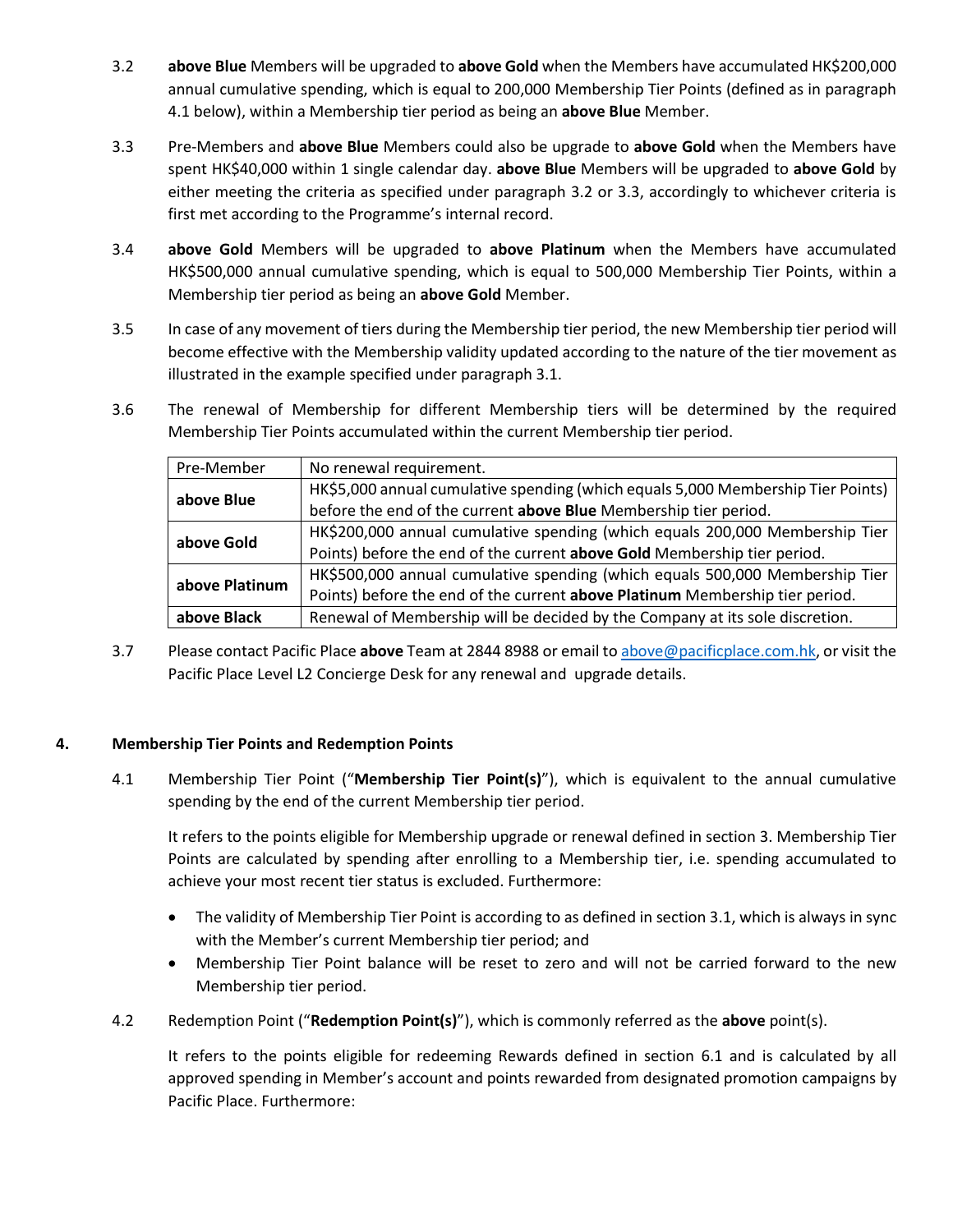- The Redemption Point's point cycle will be commenced from the day of Member profile creation until the end of the fourth calendar quarter; Hence, the cycle period is determined by the date of Member profile creation and will not be affected by Membership tier movement in the Programme;
- Redemption Points earned from eligible receipts (as defined in section 5.2) and promotion from designated campaign during the point cycle will be valid for redemption of rewards before the point cycle ended; and
- Redemption Point balance will be reset to zero and unused Redemption Points will be forfeited and will not be carried forward to the new point cycle.
- 4.3 The Membership Tier Point and Redemption Point are jointly referred as the Point(s) ("**Point(s)**").

## **5. Earning Points**

- 5.1 Subject to the paragraphs below, each purchase transaction made by the Member at any of the Participating Merchants including restaurants, outlets and shops at Pacific Place Mall, and dining from Salisterra at The Upper House (effective from  $1<sup>st</sup>$  October 2021), is eligible to earn Points. Members will be able to earn one Point for every HK\$1 spent, while the Company reserves the sole discretion to change or modify the amount of Points to be earned from spending at any time without prior notice. Redemption Point earned from Van Cleef & Arpels will be capped at 1 million **above** points for each eligible receipt, subject to the Company's adjustment at its sole discretion from time to time without notice. Should there be any decimal place in the payment amount, it will be rounded down to the nearest dollar. Points (only applicable to the Membership Tier Point and basic Redemption Points) will be credited to Member's account **within 7 working days** upon registration of eligible receipts.
- 5.2 Eligible Receipts
	- 5.2.1 To earn Points, you must present electronic payment receipt(s) and receipt(s) issued by the relevant Participating Merchants and which are Eligible Receipt(s) (as defined under subparagraph 5.2.2 below) at the Pacific Place Level L2 Concierge Desk or the **above** Lounge at Level 4 (only for **above Black** Members), or submit through the Mobile App or the Member Portal **within FOURTEEN (14) days** of the purchase date as shown on the receipts.
	- 5.2.2 "**Eligible Receipt**" means a receipt that:
		- recording any purchase or spending by a Member at a Participating Merchant which is HK\$100 or more, and is settled by electronic payment including credit card, debit card, EPS, Apple Pay, Android Pay, Samsung Pay, Alipay, WeChat Pay, Tap & Go, Octopus card etc. (payment by cash is not accepted)(the "**Eligible Spending**"); and
		- which is in its original form and machine-printed; and
		- recording payment by the credit cards/debit cards/EPS (Note: The Company reserves the right to request the Member to present the relevant payment card stating the same name as the Member's name as registered with the Programme for verification purposes); or
		- recording payment by Apple Pay/Android Pay/Samsung Pay/Alipay/WeChat Pay/Tap & Go/ Octopus card etc. (Note: Members are required to present the screenshot of corresponding payment records' account information matching with that of the account information shown on his/her own mobile device. The Company reserves the right to request the Member to present the relevant payment card stating the same name as the Member's name as registered with the Programme linked with payment account for verification and points upload purpose).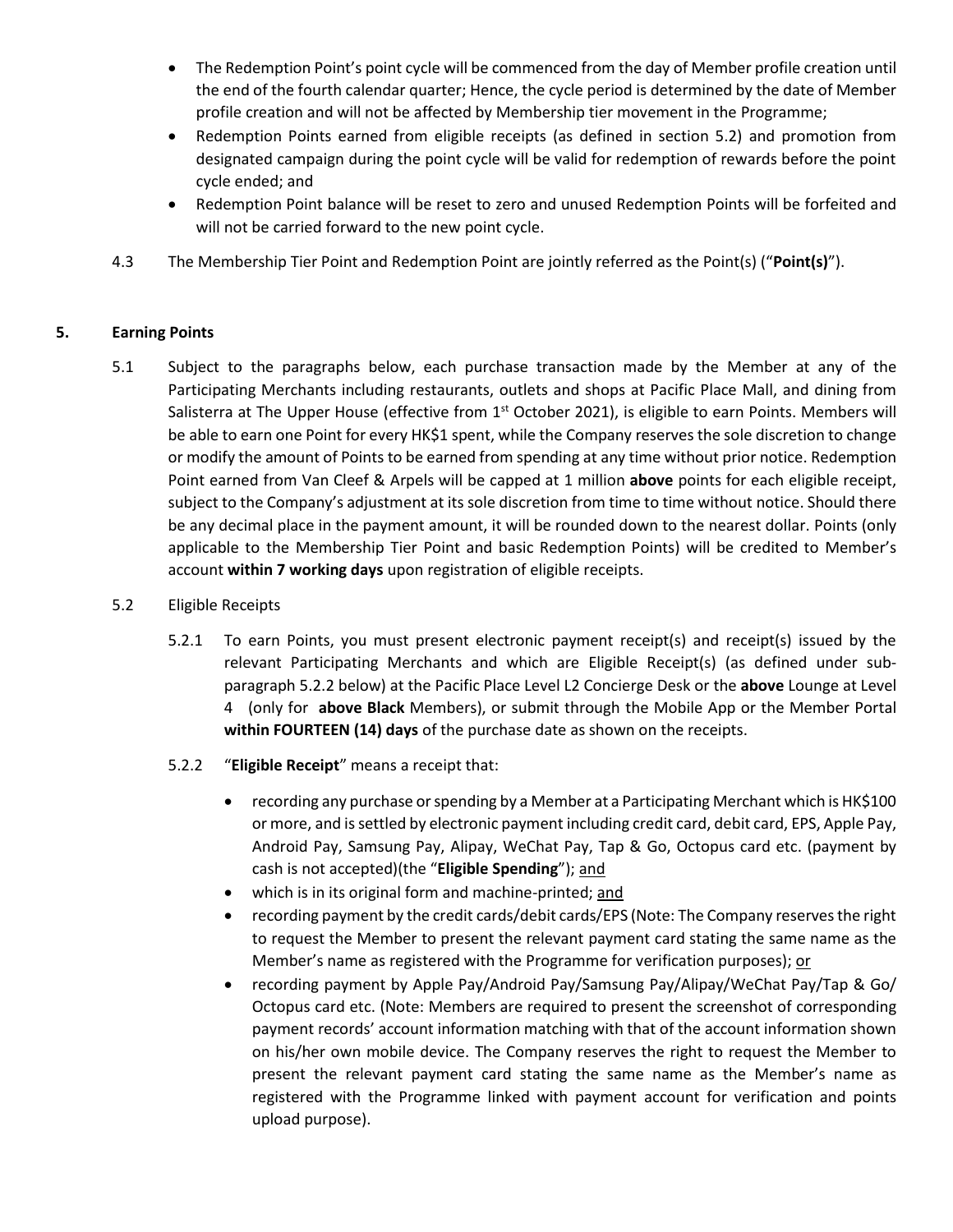- 5.2.3 Each receipt can only be used once to earn the Points, and the amount shown on the receipt cannot be split.
- 5.2.4 All Eligible Receipts will be stamped upon presentation at the Concierge Desk or **above** lounge (only for **above Black** Members). Stamped receipts cannot be used for refund at the relevant shops.
- 5.3 The following purchases or spending cannot be used to earn Points:
	- 5.3.1 Purchases of gift certificates, merchant vouchers or cash coupons.
	- 5.3.2 Any purchases or spending relating to banking services, telecommunications services, car parking, hotels (including hotel stay packages covering Salisterra dining from The Upper House), charity donations, exchange or refund receipts, stored-value cards or any value added to stored-value cards, deposits on merchandise and meals, reloading of Octopus Card at any tenants, banquets and private or corporate functions at restaurants, outlets or shops at One & Two Pacific Place Office Tower, Three Pacific Place and Starstreet Precinct.
	- 5.3.3 Tips towards any spending or purchases.
	- 5.3.4 Transactions on Membership fee/Service Plan such as PURE Yoga and Challenger.
	- 5.3.5 Online transaction order from tenants' website except BVLGARI, Gucci, and Harvey Nichols (applicable to delivery to Pacific Place store ONLY).
- 5.4 Online receipt upload via the Mobile App and/or Member Portal are not available for shops which accept refund:

# *Burberry, COS, Devialet, ARMANI beauty, Lane Crawford Home, Lululemon, Tiffany & Co., Vilebrequin, Watson's Wine Cellar and Zara.*

- 5.5 In the case of dispute, the Company reserves the right to request the Member to re-submit the original receipts or submit further documents or evidence of the spending in relation to an Eligible Receipt for verification. Members should keep the original receipts submitted until Points have been confirmed.
- 5.6 Points are not transferable to another Member.
- 5.7 For the avoidance of doubt, the following receipts shall be considered invalid:
	- 5.7.1 Reprinted or copied or duplicated receipts, standalone credit card receipts, hand-written receipts, or deposit receipts.
	- 5.7.2 Receipts for purchase of any gift vouchers or coupons.
	- 5.7.3 Receipts using credit notes, deposit notes, credit vouchers or payments on account in settling payments.
	- 5.7.4 Receipts issued in respect of a transaction that has subsequently been refunded or withdrawn.
	- 5.7.5 Receipts showing only a payment of deposit and/or partial payment.
	- 5.7.6 Receipts showing purchases settled by gift vouchers.
- 5.8 The Company reserves the right to withhold awarding Points (which may otherwise be earned from purchases or spending) if the Company suspects such purpose or spending to be fraudulent. In such case, the Company is also entitled to suspend the Member's Membership for assessment until further notice or terminate such Membership.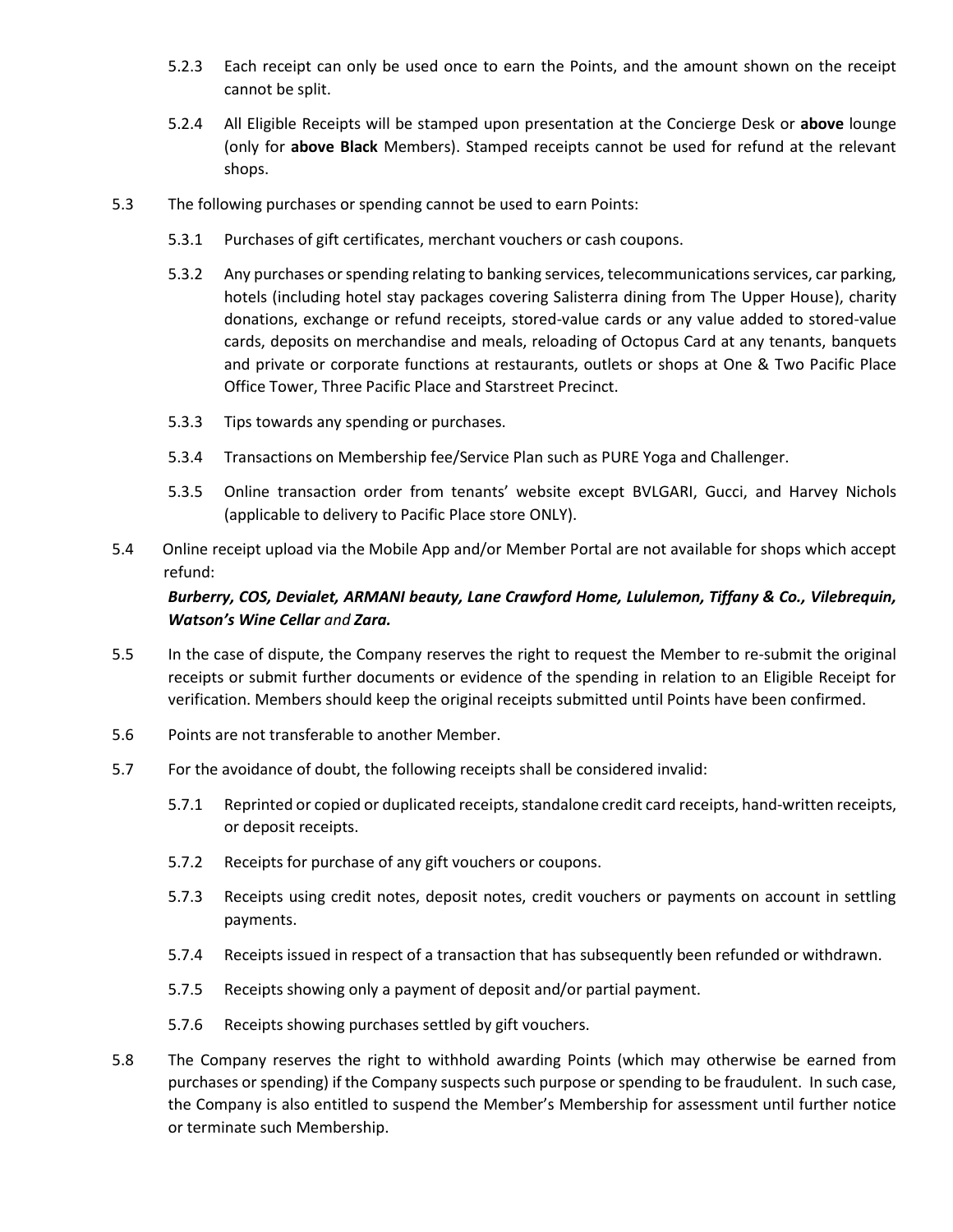- 5.9 Points have no cash value and are not exchangeable for cash. Points cannot be sold, purchased, assigned, or transferred, except as specifically provided for in these Terms or as may be permitted by the Company at its sole discretion.
- 5.10 Terms and conditions on earning Points may be amended by the Company at its sole discretion from time to time and will form parts of these Terms. Please refer to any updated notice to be issued by the Company through various communication channels from time to time.
- 5.11 The Company may, at its sole determination, deduct from Member's Points in the following situations:
	- 5.11.1 Any Points suspected to be fraudulently recorded or earned by Member;
	- 5.11.2 Any Points recorded in error; and
	- 5.11.3 Any Points relating to a transaction which has been cancelled and/or refunded.

#### **6. Redemption of Rewards**

- 6.1 Members may use their Redemption Points to redeem vouchers, goods or services as specified by the Company from time to time ("**Reward(s)**"), subject to availability on a first-come first-served basis. Requests for redeeming Rewards are subject to the Company's acceptance. If such request is accepted by the Company, the required Redemption Points will be deducted from the Member's account. Requests will be cancelled automatically in the event of insufficient Redemption Points and/or the Redemption item is no longer available to redeem.
- 6.2 For Rewards in the form of **above** Gift Vouchers, they shall be collected by Members at the designated redemption counter and/or the **above** lounge at Level 4 (only for **above Black** Members). For Rewards in the form of shop-specific vouchers, goods or services including physical and/or digital forms, they shall be collected or used by Members either at the designated redemption counter and/or the **above** lounge at Level 4 (only for **above Black** Members), or at the shops of the merchants responsible for the supply of such shop-specific vouchers, goods or services ("**Merchants**") as stated in the pick-up/actualisation location specified in the shop-specific vouchers, goods or services' redemption details.
- 6.3 Rewards cannot be exchanged for cash, and requests for redeeming Rewards submitted by Member cannot be revoked or cancelled.
- 6.4 For Rewards which are issued or supplied by Merchants, the Company shall not be liable for any loss or damage as a result of the use of, or arising from, any such Rewards.
- 6.5 Redemption of the Rewards must be submitted to the Company on or before the date as specified on the Redemption item's available for redemption period. Collection and utilisation of the Rewards must be done on or before the date as specified on the redemption notification issued by the Company. Any failure on the part of Member to do so for any reason whatsoever will result in the automatic forfeiture of the Reward concerned. For the avoidance of doubt, the Redemption Points used in the redemption of the Reward will not be returned or credited back to the Member notwithstanding the failure to collect and/or utilise the Reward or in the case of Vouchers.
- 6.6. The Company shall not be responsible for the condition of the Reward, the operation of the Reward or any damage, loss or bodily injury arising from usage of the Reward. All queries (including product warranties) regarding the Reward redeemed shall be raised with the relevant Merchant directly. Any dispute concerning the Rewards (quality or otherwise) shall be settled between the Member and the relevant Merchant. The Company shall not be liable for any product warranty or quality issues.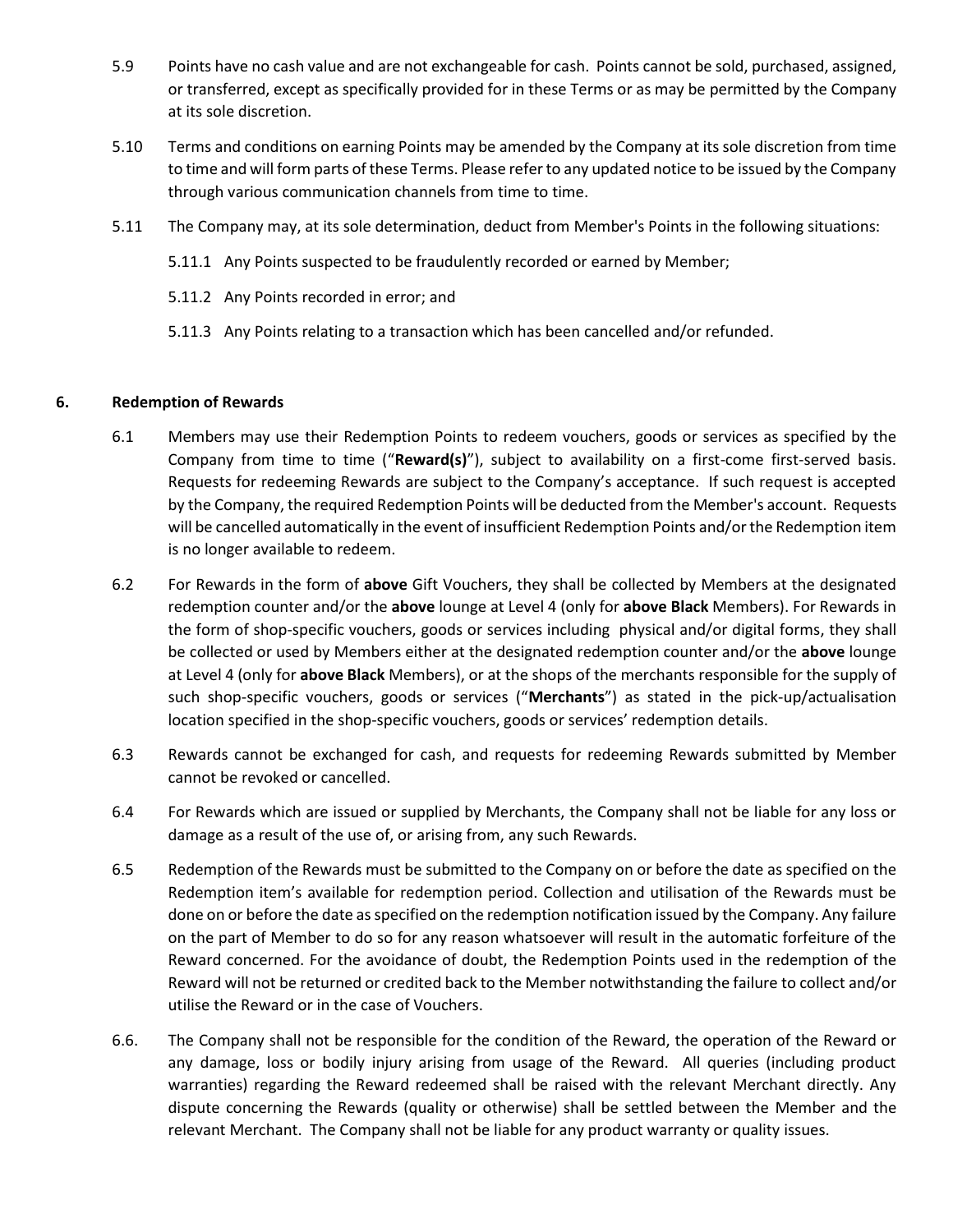6.7 All Rewards are subject to availability and restrictions may apply as to where and when the Rewards may be redeemed. The Company reserves the right, at its sole discretion, to discontinue and/or to substitute any Reward at any time without notice prior.

#### **7. Membership Card, the Mobile App and the Member Portal**

- 7.1 The Membership Card stored at the Pacific Place Mobile App and/or the Member Portal (the '**Membership Card'**) is for the sole and exclusive use by the Member. The Member shall not allow or knowingly allow any other person to use the Membership Card (or any related information).
- 7.2 You acknowledge that there may be a time lag in transmission of instructions, information or communication relating to the Programme.
- 7.3 You shall act in good faith, exercise reasonable care and diligence in keeping your Membership Card (and its related information).
- 7.4 You shall be fully responsible for any accidental or unauthorised disclosure of your Membership Card (or any related information) and shall bear the risks of your Membership Card (and any related information) being used by unauthorised persons or for unauthorised purposes.
- 7.5 Upon notice or suspicion of your Membership Card (or any related information) being disclosed to any unauthorised person or for unauthorised purposes, you should notify the Company in person as soon as practicable (and the Company may ask the Member to confirm in writing on any details given) and, until the Company's actual receipt of such notification, the Member shall remain responsible for any and all use of the Membership Card by unauthorised persons or for unauthorised purposes.
- 7.6 The welcome email and account activation email shall be deemed to have been received by you after registration. If you have not received such email, please feel free to contact us at 2844 8988 or email to [above@pacificplace.com.hk](mailto:above@pacificplace.com.hk) for assistance.
- 7.7 None of the Company or any information provider warrants or represents that the Membership Card and related information is free from virus or other destructive features which may adversely affect the Member's devices, including its hardware, software and/or equipment.

#### **8. The above Lounge**

- 8.1 Eligible **above Black** Members can access the **above** lounge on a complimentary basis with specific allowable quota per respective Programme's [Tiers and Benefits,](https://www.pacificplace.com.hk/en/above/tiersandbenefits) which may be changed by the Company from time to time at its sole discretion without prior notice. The visit can be accompanied by one guest only (aged 18 or above) of the Member.
- 8.2 Each Member must present a valid Membership Card for access into the **above** lounge.

#### **9. Personal Data Collection and Data Protection**

- 9.1 The Company reserves the right to photocopy and/or take photos of the machine-printed receipts and matching electronic payment sales slips, and to store the photocopies and/or photos for recording and verification purposes.
- 9.2 Personal data and information provided by Members at Membership Registration, Point registration or Rewards redemption relating to the Programme may be used by the Company for administration purpose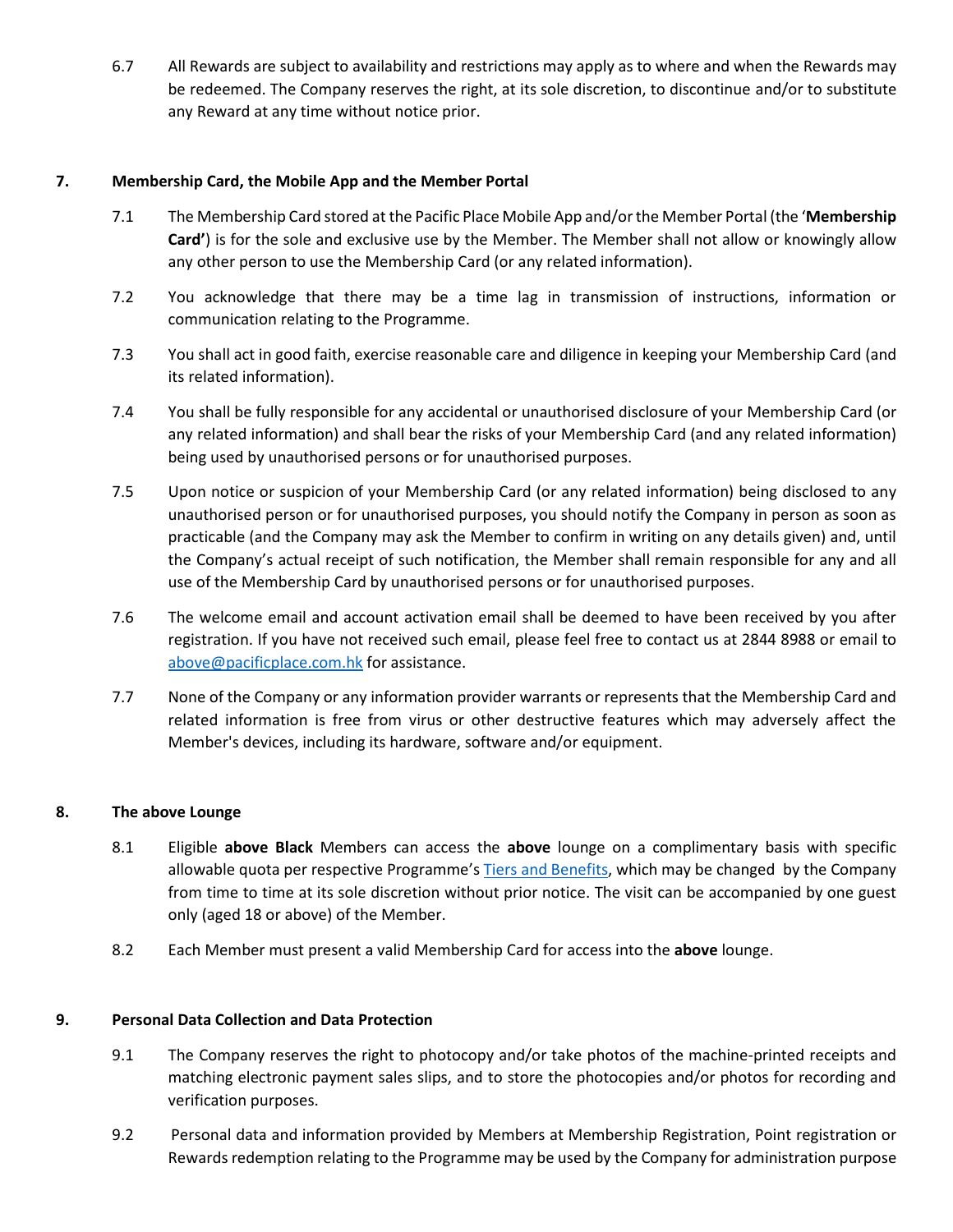or other purposes specified in the Personal Information Collection ("PICS"). Terms may be updated, revised and changed from time to time and will take effect immediately upon being posted on [www.swireproperties.com/en/pics.aspx](http://www.swireproperties.com/en/pics.aspx)

- 9.3 We are committed to protecting the privacy of the personal data ("Personal Data") we hold. To ensure that you can make informed decisions and feel confident about providing your Personal Data to us, we outline our practices and the choices you have concerning the collection and use of your Personal Data in the Data Privacy and Security Policy. Terms may be updated, revised and changed from time to time and will take effect immediately upon being posted on [https://www.swireproperties.com/en/data-privacy](https://www.swireproperties.com/en/data-privacy-and-security-policy/)[and-security-policy/](https://www.swireproperties.com/en/data-privacy-and-security-policy/)
- 9.4 In future, if Members would like to update or change any of their personal data, please send the request through any one of the following channels:

E-mail: [above@pacificplace.com.hk](mailto:above@pacificplace.com.hk) 

Address: Suite 1801, 18/F, Two Pacific Place, 88 Queensway, Admiralty, Hong Kong

9.5 Each Member has the right to opt-out from receiving direct marketing materials and communications from Pacific Place. Opt-out Requests should be processed in the following manner:

9.51 By email, telephone, fax or letter to:

- Swire Properties Limited or Pacific Place Marketing and Promotions Team; or
- Other staff whose contact information is included in any direct marketing materials issued or managed by SPL portfolios or appointed Data Processors.

9.5.2 By clicking "Unsubscribe" in email sending from Swire Properties Limited.

9.5.3 By approaching the Pacific Place Customer Service Counter and/or the **above** lounge (only for **above Black** Members) in person.

#### **10. General**

- 10.1 The Company reserves the right to terminate or suspend the Programme or revise these Terms at any time with or without notice and without having to give any reasons for doing so. The Company may (but shall not be obliged to) give advance notice to Members in the manner it deems appropriate in the event it decides to terminate or suspend the Programme or revise these Terms.
- 10.2 The Company's failure to enforce a particular term herein does not constitute a waiver of that term by the Company.
- 10.3 The Company assumes no responsibility for any claims, losses, costs, expenses or damages of whatever nature resulting from the redemption of Rewards.
- 10.4 Suspected or actual fraud and/or suspected or actual abuse relating to the accumulation of Points or redemption of Rewards may result in immediate forfeiture of accumulated Points as well as termination of Member's Membership.
- 10.5 All questions or disputes regarding the eligibility for the Programme or the Points accrual or redemption of Rewards will be determined by the Company at its sole discretion.
- 10.6 Notices to Members may be sent via email or regular mail or above.pacificplace.com.hk may also provide notices on changes to these Terms or other matters.
- 10.7 These Terms shall be governed by and construed in accordance with the laws of the Hong Kong Special Administrative Region.